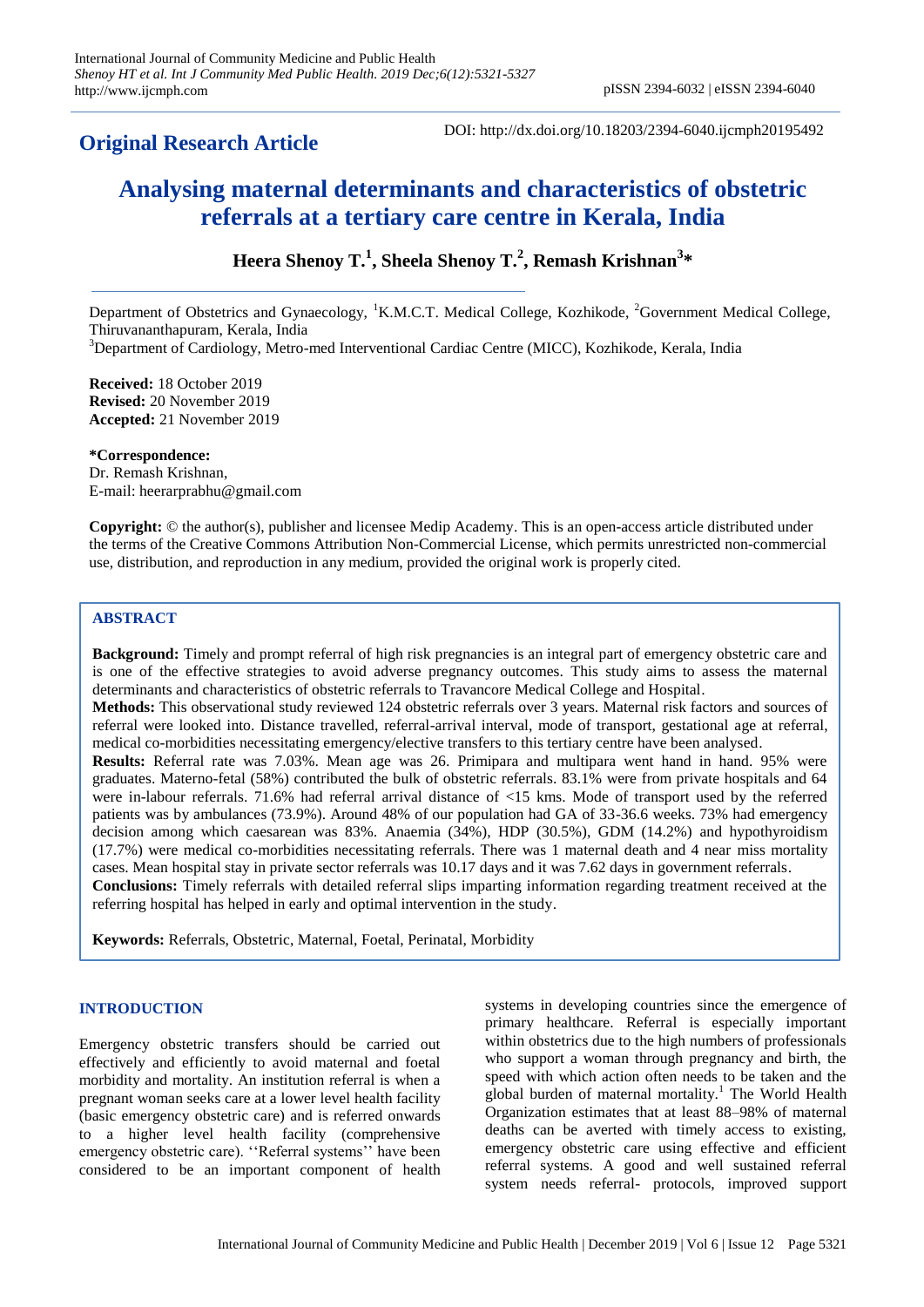(especially transportation), community awareness, and feedback system.<sup>2</sup>

India has a national public health sector which provides free care, and a prominent private sector which charges for services and is largely unregulated .India has a maternal mortality ratio (MMR) of 162 deaths per 100,000 live births and accounts for 17% of global maternal deaths.<sup>3</sup> Kerala is a high-performing Indian state with regards to health indicators, with an MMR of 31 per 100,000, an institutional delivery rate of 99% and almost universal antenatal care (ANC). Kerala has a 94% literacy rate and over 90% of houses having electricity and a toilet facility 4 Even though state of Kerala has state of art health care, limited studies have been conducted to analyse determinants of referrals and characteristics of referral in obstetric care.

In this study, we have analysed maternal determinants of referral, Gestational age and in-labour referrals, referral characteristics (source of referral, referral-arrival interval, transport systems, distance travelled to receive comprehensive emergency obstetric care, referral documentation), mode of delivery, mean maternal hospital stay and morbidities in the mother.

## *Aims and objectives*

The main aim and objective of this study is to analyse the maternal determinants of obstetric referrals-maternal age, parity, income, education, employment during pregnancy and medical disorders necessitating inter-hospital transfers, to look into the referral characteristics-source of referral, distance travelled and mode of transport and referral-arrival interval and to know the gestational age at referral and delivery outcomes, morbidity and hospital stay.

## **METHODS**

An observational study conducted at Travancore Medical College, Kollam, a tertiary care teaching institution which receives inter-hospital transfers from Primary health centres (PHC), Community health centres and private hospitals in and around Kollam. The sample population consisted of 124 obstetric referrals of 24 weeks and beyond during June 2013 to February 2016. All booked cases and obstetric referrals of less than 24 weeks and 6 out referrals were excluded from the study. Study protocol was approved by the ethical committee. Using a pre structured designed questionnaire, socio demographic details, medical co-morbidities, indications for referralmaternal and foetal were obtained. Referral slips were analysed and source of referral, distance travelled and mode of transport and referral-arrival interval, documentation patterns were sought. Patient referred while in labour were noted. Gestational age at referral and mode of delivery was highlighted. Intra partum variables and surgical morbidities were evaluated. Need for ventilation and multi-disciplinary team work, mean

hospital stay was looked into. Data was analysed for descriptive statistics such as mean, standard deviation and percentages were computed using SPSS for Windows version 20. P value <0.05 was significant.

## **RESULTS**

The study population comprised 124 obstetric referrals which included 21 public sector and 103 private sector referrals. The socio-demographic data, maternal age, domicile, maternal education and employment during pregnancy were noted.

## **Table 1: Socio-demographic profile of obstetric referrals (n=124).**

| <b>Variable</b>                | N            | $\frac{0}{0}$ |
|--------------------------------|--------------|---------------|
| Maternal age (years)           |              |               |
| $<$ 20                         | 8            | 6.5           |
| $20 - 30$                      | 91           | 73.4          |
| >30                            | 25           | 20.2          |
| <b>Parity</b>                  |              |               |
| Nulli                          | 60           | 49.2          |
| Multi                          | 64           | 50.8          |
| <b>Education</b>               |              |               |
| Primary                        | $\mathbf{1}$ | 0.8           |
| Secondary                      | 6            | 4.8           |
| Graduate                       | 117          | 94.4          |
| <b>Domicile</b>                |              |               |
| Rural                          | 102          | 82.3          |
| Urban                          | 22           | 17.7          |
| <b>Type of family</b>          |              |               |
| Nuclear                        | 7            | 5.6           |
| E. nuclear                     | 85           | 68.5          |
| Joint                          | 32           | 25.8          |
| <b>Treated for infertility</b> |              |               |
| Yes                            | 20           | 14.2          |
| N <sub>0</sub>                 | 104          | 73.8          |

Private sector referrals comprised the bulk (83.1%). Among 16.9 % of government referrals, 15 were from District hospital and were either in labour or required Emergency Obstetric Care or Level III.



**Figure 1: Source of obstetric referrals.**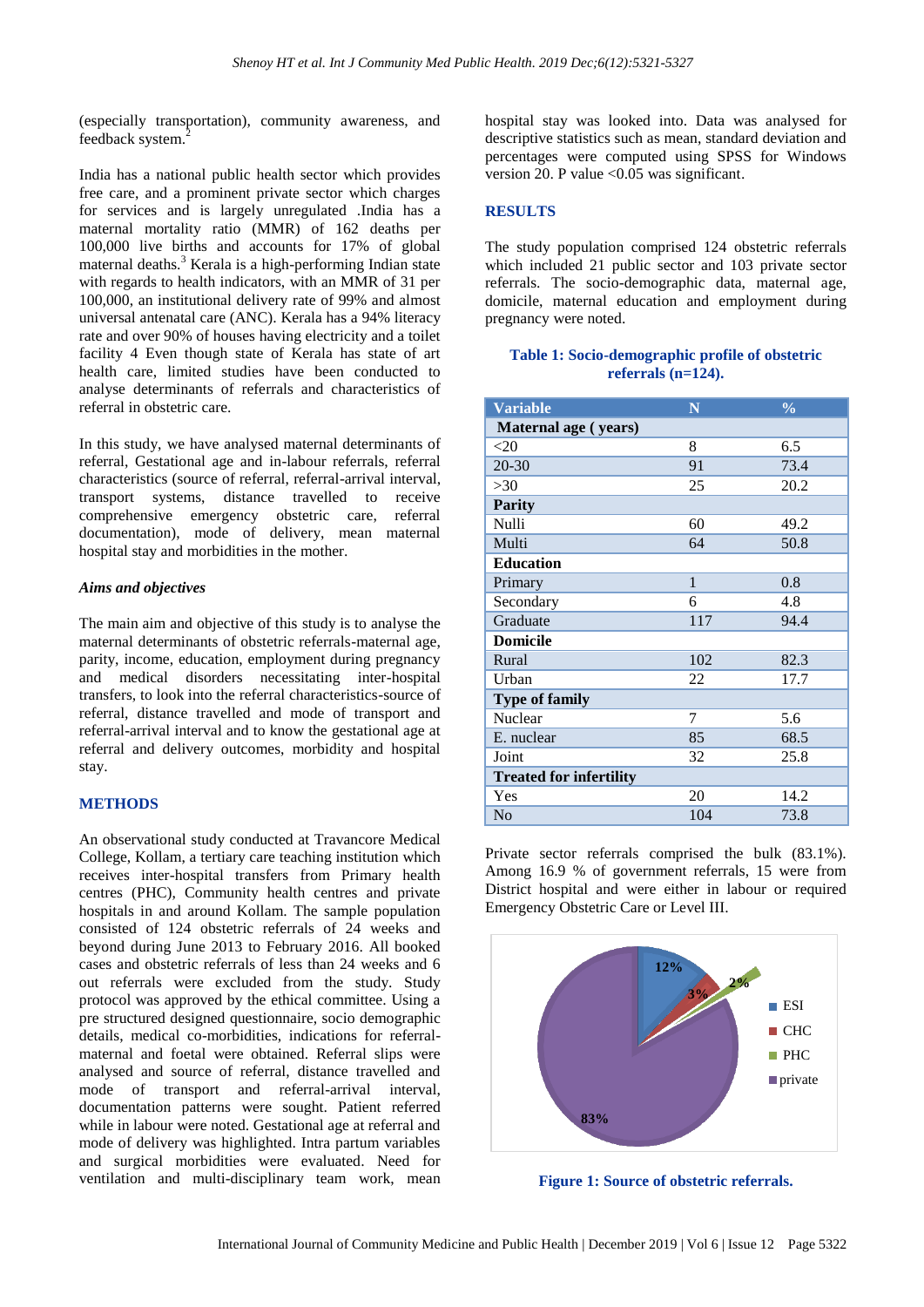Public sector had statistically significant in labour referrals (p value=0.04). All the obstetric referrals from public health sector reached within half an hour while one third of private sector referrals travelled more than an hour for emergency obstetric care (p value=0.001).



## **Figure 2: Distance travelled for care from hospital of referral.**

58% travelled in ambulance provided by the referring hospital while 24% had to hire a private vehicle for interhospital transfer. All the obstetric referrals from public health sector reached within half an hour while one third of private sector referrals travelled more than an hour for emergency obstetric care (p value=0.001).







**Figure 4: Documentation in obstetric referrals.**



**Figure 5: Gestational age at referral.**



#### **Figure 6: Medical conditions associated with referral.**

#### **Table 2: The reasons for obstetric referrals.**

| <b>Reasons for referral</b>       | <b>Public</b><br>$(n=21)$ | <b>Private</b><br>$(n=103)$ |
|-----------------------------------|---------------------------|-----------------------------|
| <b>Maternal</b>                   | (76%)                     | (58%)                       |
| Previous caesarean in labour      | 03                        | 08                          |
| Preterm labour                    | 03                        | 10                          |
| Severe pre-eclampsia<br>eclampsia | 02                        | 08                          |
| Multifetal gestation              | 02                        | 11                          |
| Abruption/praevia                 | 02                        | 06                          |
| Malpresentation                   | 02                        | 02                          |
| CPD or failed induction           | 01                        | 03                          |
| <b>PPROM</b>                      | 02                        | 12                          |
| Fetal                             | (14%)                     | (42%)                       |
| FGR-oligamnios                    | 01                        | 13                          |
| Doppler abnormality               |                           | 10                          |
| Intra-uterine demise              | 01                        | 05                          |
| <b>Fetal distress NRFHR</b>       | 01                        | 08                          |
| Others                            | 01                        | 07                          |
|                                   | P value= $0.05$           |                             |

In our study, 70% of private sector referrals had structured letters and 28% had unstructured ones and 2%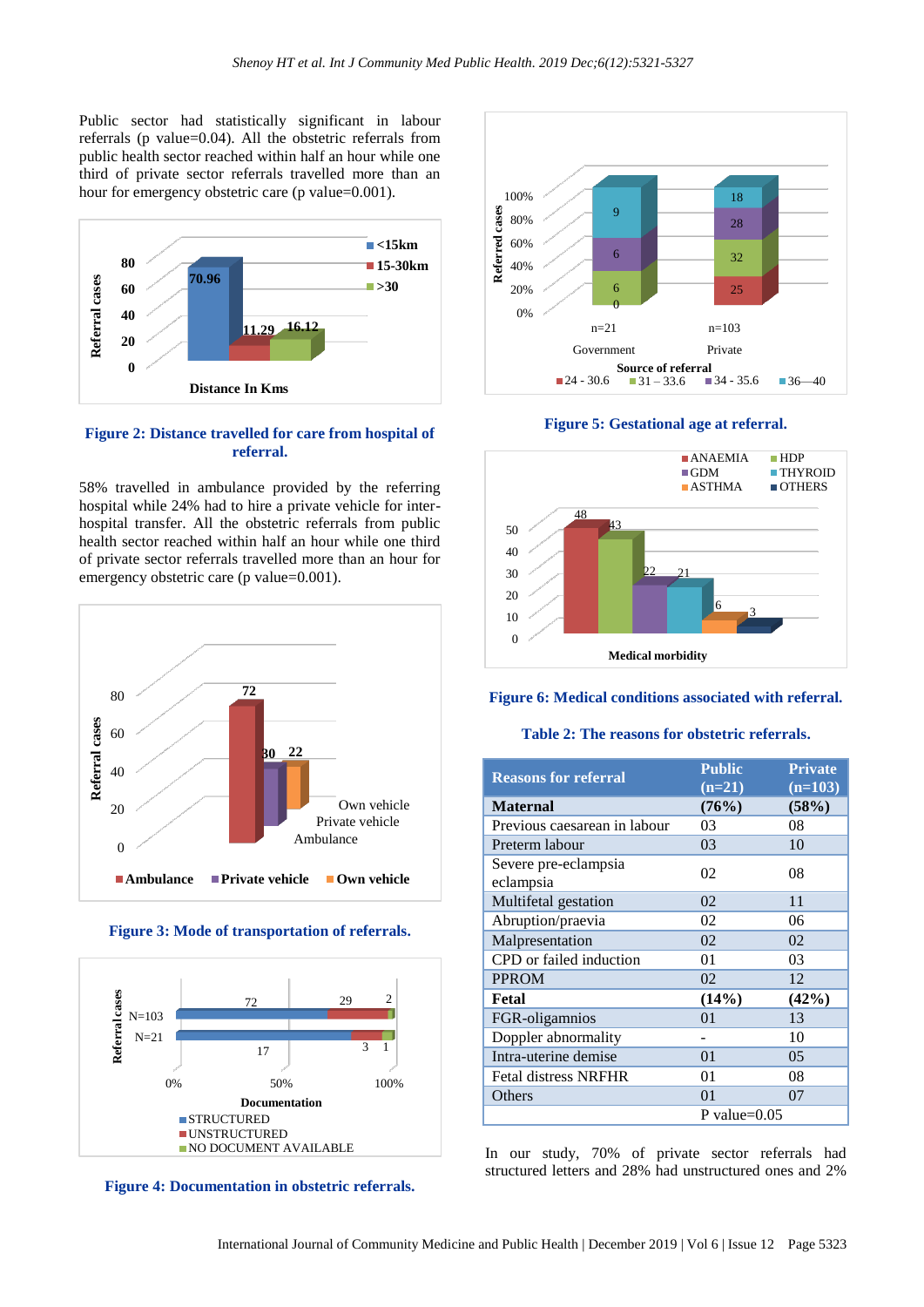had no document available at referral while documentation was slightly better in the public sector.

There were no referrals from public sector  $\langle 31 \rangle$  weeks while 55% were referred <31 weeks from private hospitals for neonatal care with significant p value  $(p=0.016)$ .

Asthma was significant morbidity for public sector referrals (p value=0.001).

Many patients had multiple complications at the time of referral and the main reason was chosen as the reason for obstetric referral. Maternal reasons pre-dominated public sector referrals while foetal causes dominated private referrals (p value=0.05).



**Figure 7: Mode of delivery among obstetric referrals.**

Caesarean section accounted for 83% of referrals. Previous caesareans (obstetric historical risk) and high risk obstetric referrals accounted for the bulk.



## **Figure 8: Postoperative maternal morbidities in referrals.**

Ten cases needed blood transfusion. 12 cases were given magnesium sulphate regime for impending eclampsia /eclampsia /severe preeclampsia. There were 2 cases of

posterior reversible encephalopathy syndrome. All the 7 mothers who needed ventilator support not related to anesthesia were referred from the private sector.

## **DISCUSSION**

#### *Referral rate and maternal demographics*

Referral rate was 7.03% in this research. Alka et al in their similar study noted 24.16% of cases were referred.<sup>5</sup> The proportion of referred cases at Gwalior was 20.86%.<sup>6</sup>

#### *Maternal age*

Banu et al on assessing the overall age distribution found that majority (74%) of the respondents were between 20- 35 years.<sup>7</sup> In the present study, the maximum number of patients were in the 20-30 years of age group as 73.4% similar to 78% in Gwalior. $<sup>6</sup>$ </sup>

#### *Parity*

Gupta et al found 52.17% patients were primigravida, which is comparable to 47% primigravida cases found in Gwalior while our population was nearly equally distributed in both primigravida and multigravida as in study by Bindal.<sup>6,8-9</sup> We had nearly equal numbers of obstetric referrals both antepartum and intrapartum while 56%, 30% and 14% of referrals were in their intrapartum, antepartum and postpartum period respectively in a similar referral study in Gwalior. Similar results were found by Devineni et al in their "study of spectrum of referral pattern at a tertiary teaching hospital towards better obstetric care".<sup>1</sup>

#### *Domicile*

There were 82.3% were from the rural area, also in Vinayak et al and Wahane et al reported  $77$  %.<sup>11-12</sup> This high proportion of rural population may be due to delay in access to health care and lack of awareness and poor transport facilities. Infertility treated obstetric referrals were at significant risk of referral (p value=0.002).

#### *Education*

Kerala has a 94% literacy rate and as evidenced by 94.4% graduates in this population.

#### *Referral characteristics*

#### *Source of obstetric referral*

Private sector referrals comprised the bulk (83.1%). Among 16.9% of government referrals, 15 were from District hospital and were either in labour or required Emergency Obstetric Care or Level III. The high proportion of referrals and the experience faced during the same are probably a reason why pregnant women in India chose to deliver at private institutions to avoid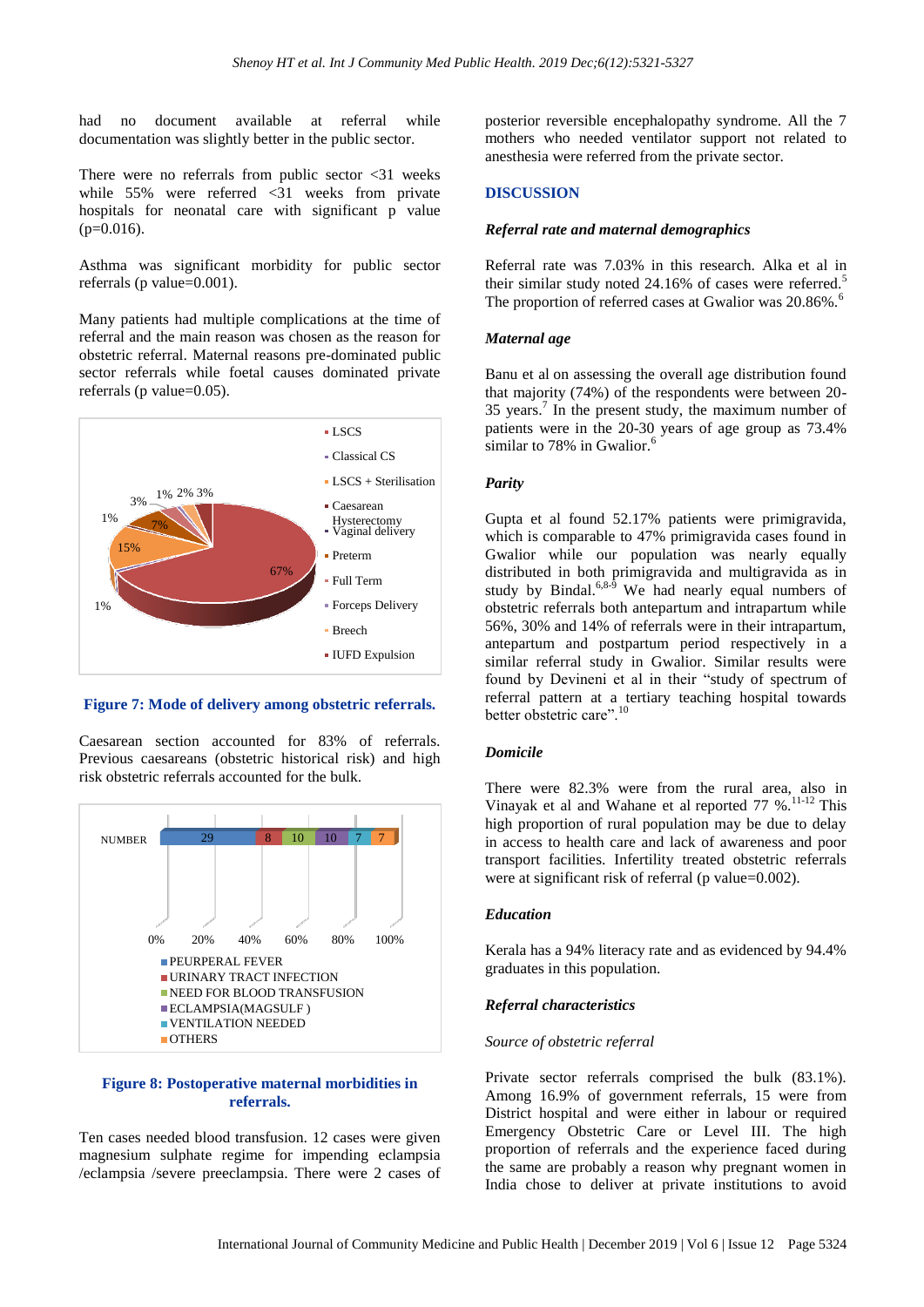transfers.<sup>13</sup> Neonatal care, Kirti et al in a similar study had 34% referrals from state general hospitals and27% rural hospitals while 9% were only from private hospitals.<sup>14</sup>

#### *Distance travelled to referral centre*

Chandrayan et al observed that 70% cases travelled more than 50 km distance before reaching to hospital and had increased incidence of intra operative complications and haemorrhage.<sup>15</sup>70.96% of our obstetric referrals. travelled less than 15 kms for comprehensive emergency obstetric care while 16.12% travelled more than half an hour to receive the same. 64.75% cases in Gwalior <sup>6</sup>were referred from within 50 km distance, 23.4% cases travelled 50- 150 km distance before reaching the hospital and 11.85% case travelled for more than 150km.

#### *Mode of transportation to referral centre*

58% travelled in ambulance provided by the referring hospital while 24% had to hire a private vehicle for interhospital transfer. In a study conducted by Vinayak et al, only 11% patients travelled by ambulance.<sup>11</sup> Only 38% referrals travelled in ambulance while 62% patients used their private vehicles in Gwalior study.<sup>6</sup> 58% travelled in ambulance provided by the referring hospital while 24% had to hire a private vehicle for inter-hospital transfer .Arranging a private vehicle when faced with obstetric emergency necessitating referral takes time and costs money. 17% reached in their own transport mode to our referral centre.

#### *Referral-arrival interval*

All the obstetric referrals from public health sector reached within half an hour while one third of private sector referrals travelled more than an hour for emergency obstetric care (p value=0.001).

## *Documentation slip to the referral centre*

In our study, 70% of private sector referrals had structured letters and 28 % had unstructured ones and 2% had no document available at referral while documentation was slightly better in the public sector. Ohn et al had 19.4% referrals with no referral slips.<sup>16</sup> In Chaturvedi et al study and Madhya Pradesh study, 72% in-referred cases had a referral slip however they mostly did not contain the reasons for referral and the treatment provided before referral.<sup>17,18</sup>

## *Gestational age at referral*

There were no referrals from public sector  $\langle 31 \rangle$  weeks while 55% were referred <31 weeks from private hospitals for neonatal care with significant p value (0.016).

*Why was the obstetric referral done and what was the mode of delivery?*

Maternal 62% and foetal 38% were major reasons for obstetric referrals. Common causes of maternal referrals include previous caesarean in labour, preterm labour, severe preeclampsia, multi foetal gestation while preterm premature rupture of membranes, fetal growth restriction (FGR), oligamnios, abnormal doppler were the common foetal causes. Fortunately most asthma attacks were mild but could have been serious and received care here. 27.6% were hypertensive disorders and 34.5% were in preterm labour in Agarwal et al. There were 2 HBSAg +ve obstetric referrals in the present study as is with Agarwal et al.<sup>12</sup> There were multiple reasons necessitating obstetric referral in our study. Multifetal gestation in a first time mother who was gestational diabetes mellitus (GDM) on insulin, had polyhydramnios and preterm premature rupture of the membranes (PPROM) at 32 weeks of pregnancy needed emergency caesarean. Four mothers with impending eclampsia, Doppler abnormality with FGR were given magnesium sulphate regimen landed in emergency preterm caesarean. Emergency intervention were done for previous caesarean in labour, antepartum haemorrhage, preterm labour and higher order pregnancies remote from term (IVF pregnancy). According to Agarwal et al patients came with eclampsia that is a major preventable cause of maternal mortality.<sup>12,16</sup> Elderly Primi, treated for infertility, came with features of intestinal obstruction due to endometriotic band at 34 weeks underwent emergency classical caesarean. 64.5% of our obstetric referrals received antenatal corticosteroid before emergency decision. In this study, previous caesareans (obstetric historical risk) and high risk obstetric referrals resulted in caesarean delivery in 81% which was 61% and 43.5%.<sup>19,20</sup> Intra- uterine foetal demise also resulted in 7% of our referrals.

#### *Medical factors necessitating obstetric referral*

Patel HC et al, in their study found that causes of referral were preeclampsia  $(16%)$ .<sup>21</sup> In present study, however, anaemia followed by hypertensive disorders of pregnancy were the major causes of referral to the tertiary care hospital. Multiple co-morbidities were present in 12% of our obstetric referrals. In-referrals in Rajasthan had reasons such as obstructed labour (25%), antepartum haemorrhage (16%), pregnancy induced hypertension (16%), severe anaemia (14%), complicated abortion (12%), post-partum haemorrhage (6%) and twin pregnancy  $(6\%)$ <sup>22</sup>

#### *Morbidities and the course in the hospital*

Shorter ICU stay was noted in 80% of private sector patients compared to 18% of Government referrals. Extended hospital stay was noted in10 obstetric referrals. Mean hospital stay in private sector referrals was 10.17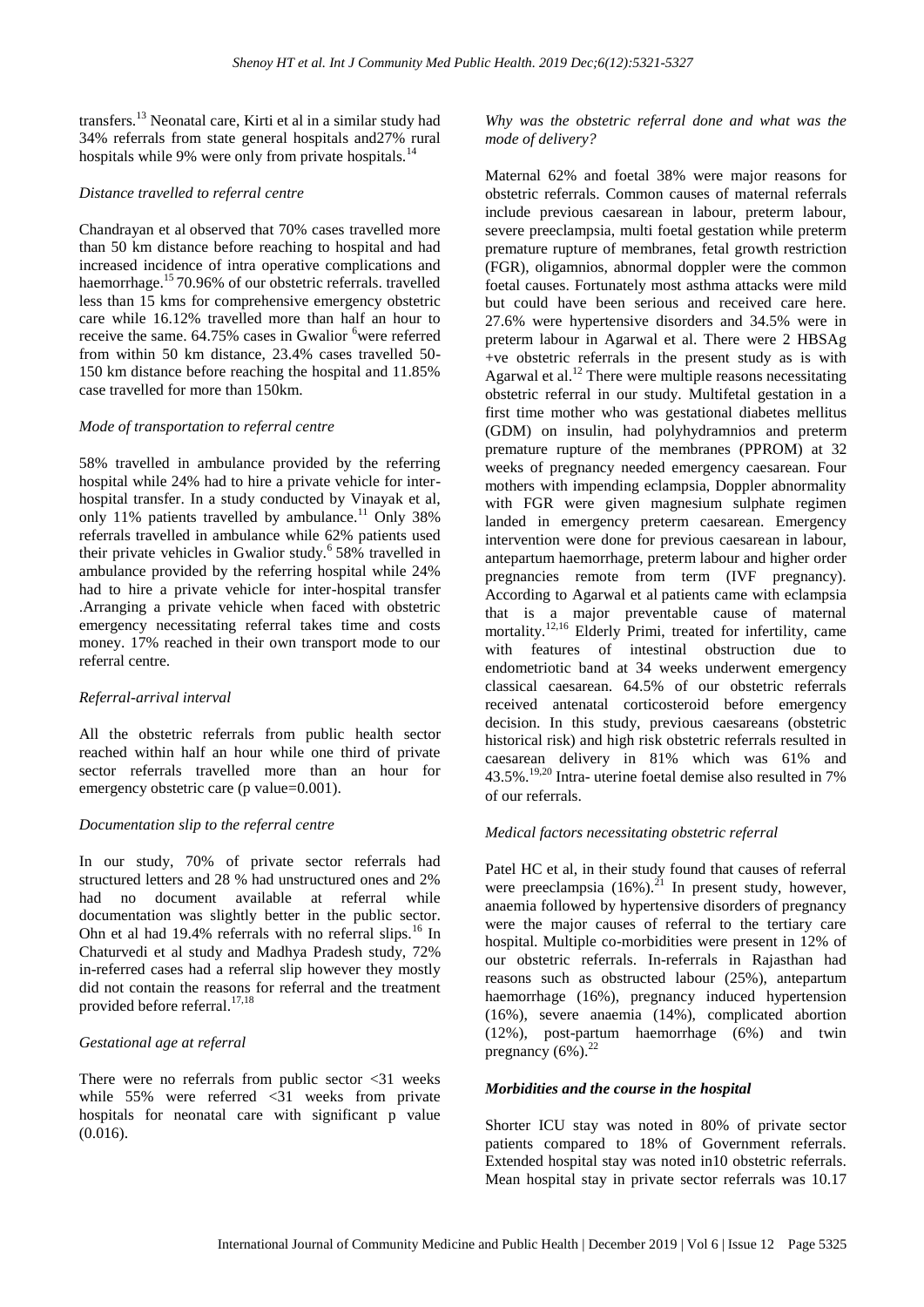days and 7.62 days in government referrals in the study. Goswami et al reported 8.02% needed obstetric ICU admissions.<sup>9</sup> Shelat et al in their study concluded that emergency obstetric referrals were exposed to highest risk of maternal complications.<sup>23</sup>

## **CONCLUSION**

Timely referrals with detailed referral slips imparting information regarding treatment received at the referring hospital has helped in early and optimal decisions and averted maternal near -misses in the study .Adhering to referral protocols during interhospital referrals in Kerala and prompt documentation of the referral characteristics will go a long way to keep a track of these in the near future and thereby preventing maternal morbidity and mortality.

## **ACKNOWLEDGEMENTS**

Authors would like to thank the staff of Department of Obstetrics and Gynecology, Travancore Medical College, Kollam, Kerala for their support during study.

*Funding: No funding sources Conflict of interest: None declared Ethical approval: The study was approved by the Institutional Ethics Committee*

#### **REFERENCES**

- 1. World Health Organisation, UNICEF, UNFPA, World Bank, UN Population Division. Trends in maternal mortality: 1990 to 2013. Estimates by WHO, UNICEF, UNFPA, the World Bank and the United Nations Population Division. Geneva: World Health Organisation; 2014.
- 2. Stefanini A. District hospitals and strengthening referral systems in developing countries. World hospitals and health services: World Hosp Health Serv. 1994;30:14-9.
- 3. Sharma S, Singh M, Pal R, Ranjan R, Pal S, Ghose A. National health policy 2017. Can it lead to achievement of sustainable developmentgoals?. Al Ameen J Med Sci. 2018;11(1):4-11.
- 4. Chandramouli C. Census of India 2011: Provisional population totals: Paper 1 of 2011. India: Series 1. New Delhi: Office of the Registrar General and Census Commissioner, India; 2011.
- 5. Puri A, Yadav I, Jain N. Maternal Mortality in an Urban Tertiary Care Hospital of North India. J Obstet Gynaecol India. 2011;61:280-5.
- 6. Agarwal N, Singla R, Dhaliwal L, SuriV. Audit of Emergency Obstetric Referrals–Apilot Study from Tertiary Care Centre of North India Bangladesh. J Obstet Gynaecol. 2015;30:25-9.
- 7. Morsheda B, Shamsun N, Hashima EN. Assessing the MANOSHI Referral System Addressing Delays in Seeking Emergency Obstetric Care in Dhaka's

Slums. MANOSHI Working Paper Series Manoshi-WP10:1-36 published by ICDDR, B, BRAC; 2010: 10.

- 8. Bindal J, Agrawal N, Sharma DC. Over view of referred obstetric patients and their outcome In tertiary case Hospital. JMSCR. 2017;5:5.
- 9. Devineni K, Sodumu N. A study of spectrum of referral pattern at a tertiary teaching hospital towards better obstetric care. IAIM. 2016;3:193-8.
- 10. Vinayak NM, Panditrao SK, Ramkrishna MA. Critical study of referrals in Obstetric Emergencies. J ObstetGynaecol India. 2004;54:258-9.
- 11. Wahane AR, Koranna PS. An Analysis of Maternal Deaths in a Tertiary Care Centre. J Evol Med Dental Sci. 2014;3:8646-52.
- 12. Sodani PR, Sharma K. Training needs assessment of public health programmes in maternal and neonatal care. Indian J Mat Child Heal. 2011;13(4):1-8.
- 13. Narsaria K, Mukhopadhaya P, Kyal A, Agarwal K, Agarwal A, Sanghi S. Study of obstetric referrals one year experience at a tertiary care centre in West Bengal HECS. Int J Com Health Med Res. 2017;3(3):32-6.
- 14. Chandrayan, Merawat RK, Parekh UP. Significance of timely reference on maternal morbidity and mortality. Int J Reprod Contracept Obstet Gynecol. 2018;7:3985.
- 15. Ohn HT, Patrick DC, Zaw W, Mary K, Hnin YK, Herni B. Inter-hospital emergency obstetric referrals to the labour ward of RIPAS Hospital Brunei. Int Med J. 2011;7(1):22-33.
- 16. Chaturvedi S, Randive B, Diwan V, De Costa A. Quality of obstetric referral services in India's JSY cash transfer programme for institutional births: a study from Madhya Pradesh province. PloS One. 2014;9(5):e96773.
- 17. UNFPA. Concurrent assessment of Janani Suraksha Yojana (JSY) in selected states: Bihar, Madhya Pradesh, Orissa, Rajasthan, Uttar Pradesh. New Delhi: UNFPA- India; 2011.
- 18. Ambreen A, Khurshid S, Khurshid M, Khan F, Intisar A. Obstetric outcome of cases referred to a tertiary care hospital after trial of labour. Annals. 2012;18(1):71-80.
- 19. Goswami D, Makhija A. A study of high risk obstetric referrals to a tertiary care hospital in Garhwal, Uttarakhand. IJSR. 2015;4(10):1091-3.
- 20. 21Patel HC, Singh BB, Moitra M, Kantharia SL. Obstetric Referrals: Scenario at a Primary Health Centre in Gujarat. Natl J Community Med. 2012;3:711-4.
- 21. Hitesh J. Perceptions and constraints of pregnancy related referrals in rural Rajasthan. J Fam Welfare. 1996;42(1):24-9.
- 22. Verma D, Thakur R, Mishra S, Varma A. Study of Referred cases in Obstetrics and Gynaecological practice at a tertiary care hospital in central India. IJOGR. 2016;3:140-2.